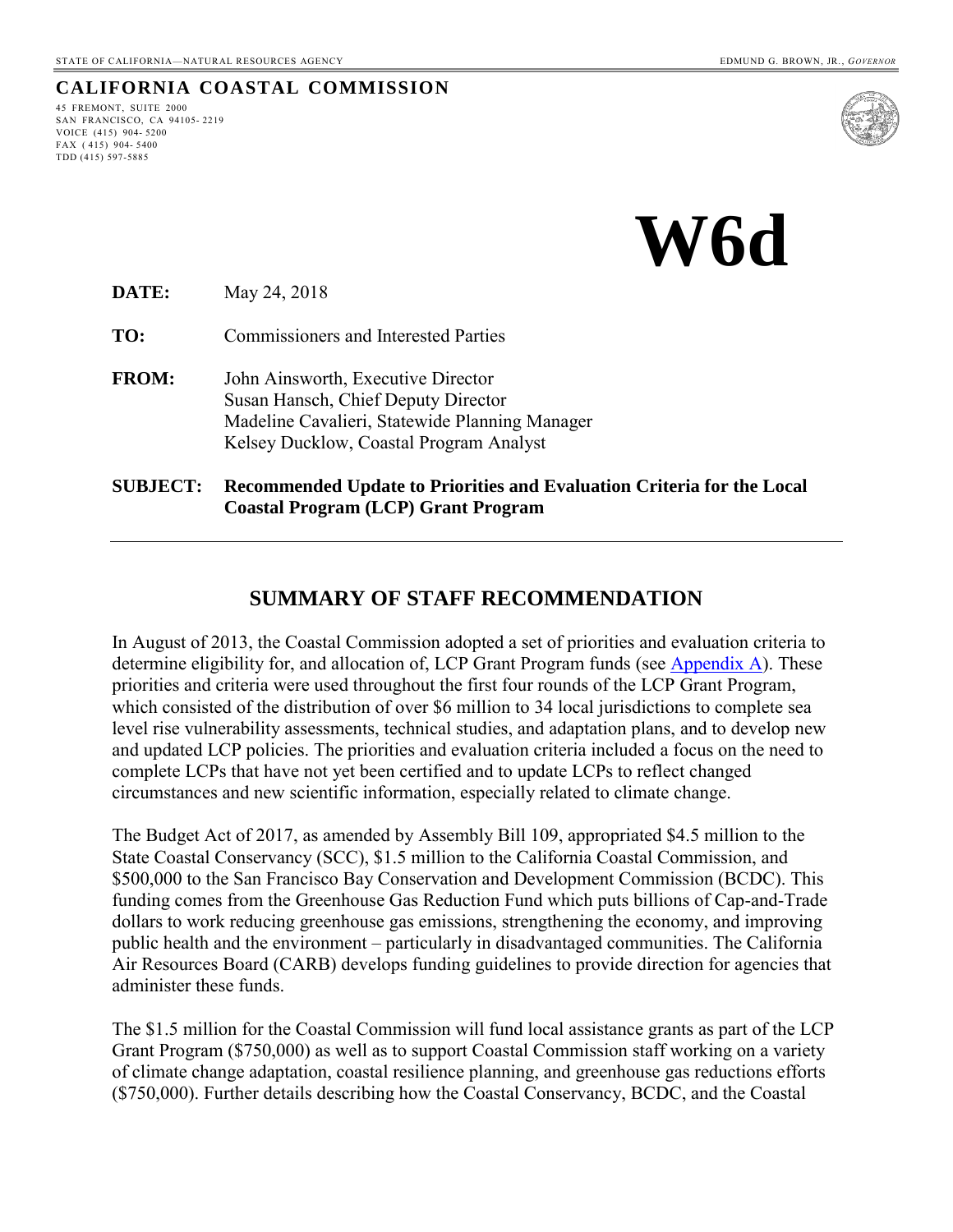Commission will use these funds are described in the Expenditure Record for Fiscal Year 2017- 2018, included as [Exhibit 1.](https://documents.coastal.ca.gov/reports/2018/6/w6d/w6d-6-2018-exhibits.pdf)

This staff report recommends that the Commission adopt updated priorities and evaluation criteria for the review of grant applications and awarding of funds. The purpose of these updates is to better align with the funding guidelines for the GGRF funds, as well as to reflect the current state of adaptation planning, LCP updates, and the Commission's experience with the last four rounds of grants. Once adopted, staff will develop a request for proposals from local governments, and recommendations for individual awarding of grants will return to the Commission for adoption at a later date.

The adopted 2013 LCP grant priorities were to either complete a land use plan and/or implementation plan to achieve certification of a new Local Coastal Program (or Area of Deferred Certification); or to update a certified LCP, in whole or in part, to reflect changed conditions (with special consideration for updates that address climate change). For the updated priorities, staff recommends combining these two priorities into one and adding two additional priorities: 1) planning and/or implementation of strategies to reduce greenhouse gas emissions or to adapt to the impacts of climate change; and 2) planning work and/or focused outreach efforts to address environmental justice concerns related to coastal resilience and greenhouse gas reductions.

Commission staff also recommends several revisions to the evaluation criteria. These revisions include adding discussion of environmental justice issues, particularly related to climate resilience; updating language to better emphasize the need to address climate change; providing examples of the types of planning work that would align with GGRF goals of reducing or facilitating the reduction of greenhouse gases; and highlighting that projects focused more narrowly on planning and/or implementation of individual adaptation options would also be considered. Language suggesting that proposed projects with a greater scope, such as a comprehensive LCP update, would be viewed more favorably than projects with a narrow scope, such as a targeted LCP amendment, has been removed. Staff also recommends removing evaluation criteria related to workload.

Commission staff recommends **approval** of the priorities and evaluation criteria for eligibility for, and allocation of, future LCP Grant Program funds.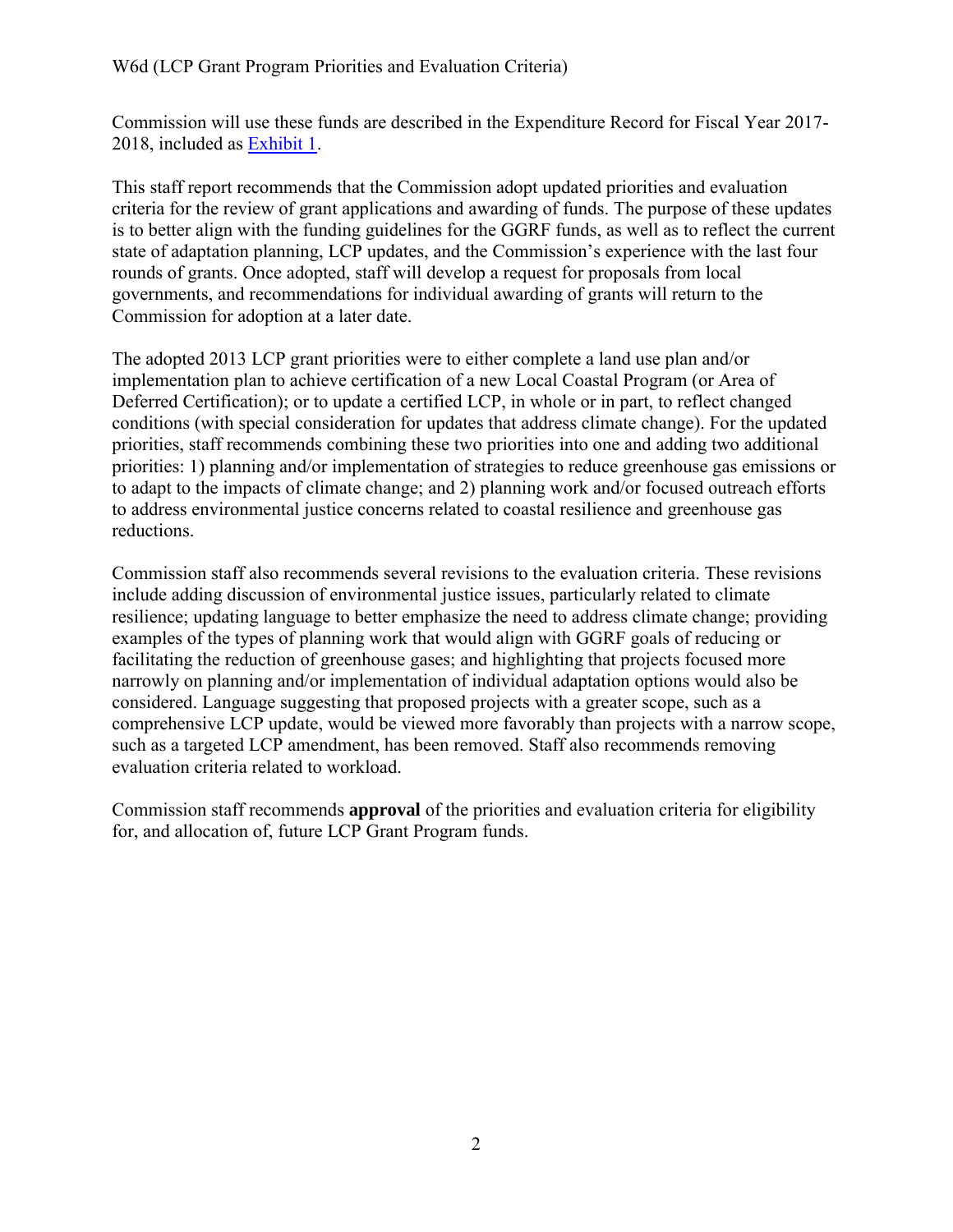# **TABLE OF CONTENTS**

### **APPENDICES**

Appendix A – [2013 Adopted LCP Grant Program Priorities and Evaluation Criteria](#page-10-0)

### **EXHIBITS**

[Exhibit 1 – Expenditure Record for Fiscal Year 2017-2018](https://documents.coastal.ca.gov/reports/2018/6/w6d/w6d-6-2018-exhibits.pdf)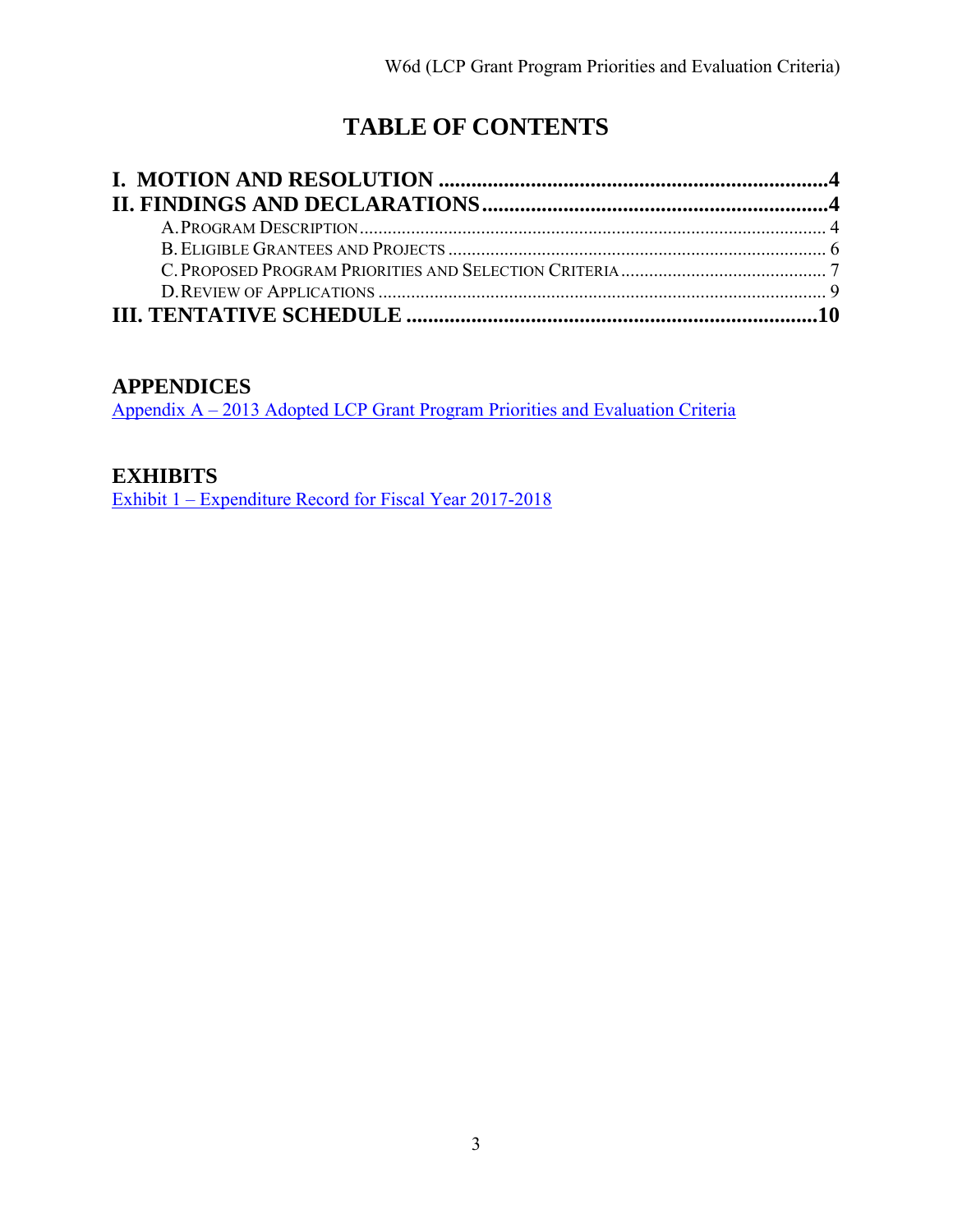### <span id="page-3-0"></span>**I. MOTION AND RESOLUTION**

#### **Motion:**

*I move that the Commission adopt the priorities and evaluation criteria for allocating LCP Grant Program funds as set forth in the staff recommendation.* 

Staff recommends a **YES** vote on the foregoing motion. Passage of this motion will result in adoption of priorities and criteria for the review and recommended awards of LCP planning grant applications. The motion passes only by affirmative vote of a majority of the Commissioners present.

#### **Resolution:**

*The Commission hereby approves the eligibility, priorities, and evaluation criteria for the review and administration of LCP grant applications as set forth in this report and authorizes staff to solicit and evaluate proposals, subject to the condition that the Coastal Commission shall approve final award of any grants under this program.* 

### <span id="page-3-1"></span>**II. FINDINGS AND DECLARATIONS**

#### <span id="page-3-2"></span>**A. PROGRAM DESCRIPTION**

The Budget Act of 2013 provided a general fund appropriation of \$1 million dollars for Coastal Commission grants to local governments to support Local Coastal Program (LCP) planning in recognition that there had been, and continues to be, a need to complete LCPs that have not yet been certified and to update older LCPs that no longer reflect changed circumstances and new scientific information, including addressing the effects of climate change. In August 2013, prior to the call for grant proposals and the awarding of grants, the Coastal Commission adopted a set of priorities and evaluation criteria by which to determine eligibility for, and allocation of, LCP Grant Program funds (see [Appendix A\)](#page-10-0). The adopted set of criteria was found to be consistent with both Coastal Act and Coastal Commission Strategic Plan goals of supporting the development of Local Coastal Programs to ensure protection of coastal resources. The priorities and evaluation criteria have been used through all four rounds of LCP grants that the Commission has since awarded.

The 2013 priorities included:

- 1) Completion of land use plan and/or zoning work to achieve certification of a Local Coastal Program (LCP) or an Area of Deferred Certification (ADC) resulting in the new transfer of coastal development permit authority to the local government in these areas;
- 2) Planning and/or zoning work to significantly update certified LCPs or LCP segments in whole or in part to reflect changed conditions, new information and scientific knowledge, new programs and policies, or other significant changed circumstances. Updates that address the effects of climate change, such as sea level rise, will be given special consideration.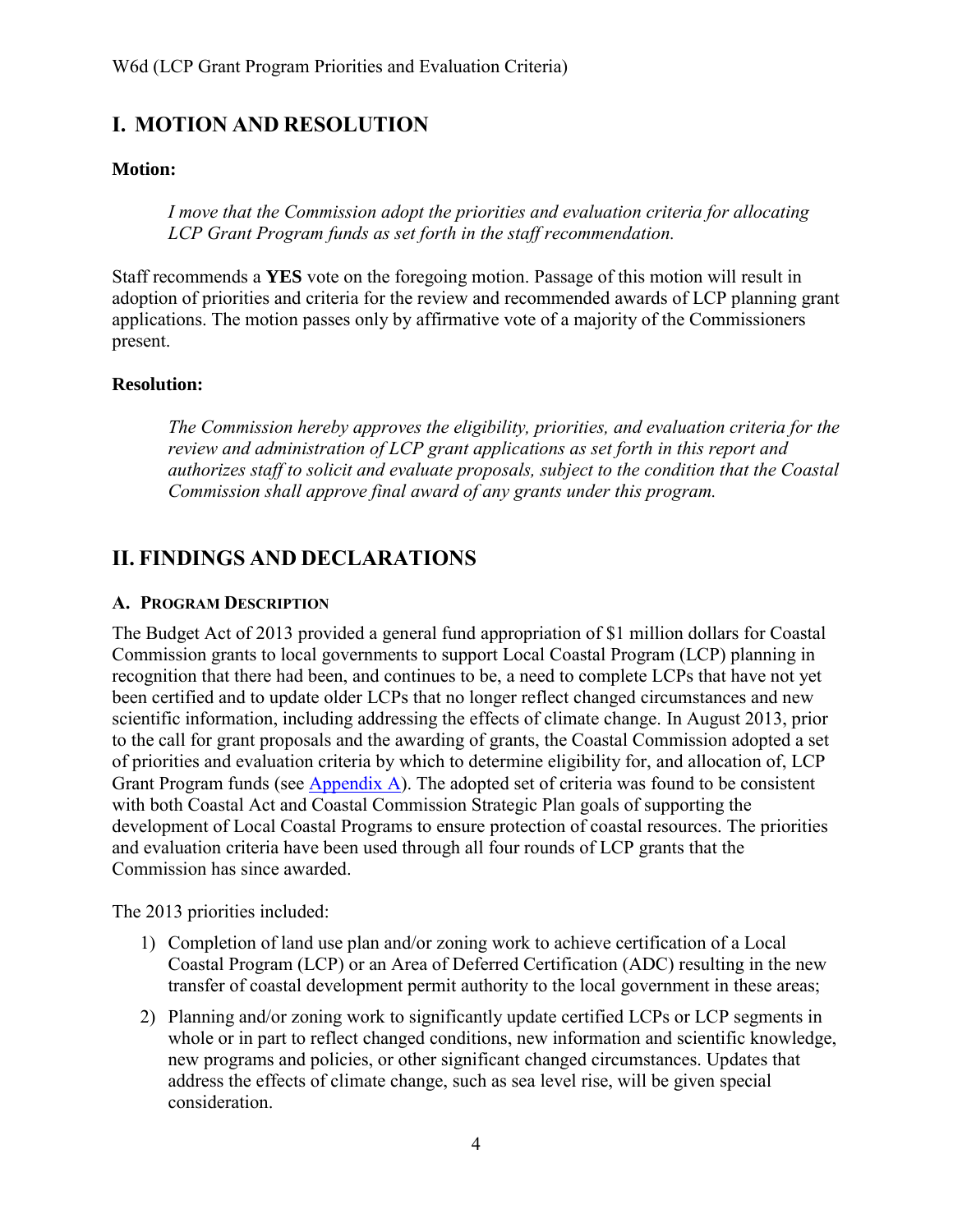The evaluation criteria included six main categories which were to be considered as a whole (rather than weighted) and compared across the applications received. These categories consisted of: the public benefit/significance; the relative need for an LCP update and the extent of the update; addressing the effects of climate change; likelihood of success/effectiveness; workload; and project integration and the ability to leverage matching funds.

To date, the LCP grant program has awarded just over \$6 million<sup>1</sup> to 34 local jurisdictions. Work has included the completion of sea level rise vulnerability assessments, technical studies, economic analyses, adaptation planning and reports, public outreach and engagement, and LCP policy development. Proposed LCP work has consisted of a variety of new LUPs or IPs; comprehensive LUP, IP, or full LCP updates; or targeted amendments to LUPs, IPs, or both to address specific issues, mainly including sea level rise.<sup>2</sup> Grant requests are consistently larger than the amount of funding available, and coordination with state, local, and non-government partners suggests that lack of funding continues to be a significant barrier in addressing sea level rise impacts. These findings emphasize the need to continue grant programs like the LCP Grant program to ensure sustained support for local governments as they address sea level rise vulnerabilities, and particularly for moving from assessment and planning stages to implementation of adaptation strategies.

In 2017, the Coastal Commission received \$1.5 million, half of which will be used to continue the LCP Grant Program and half to support Coastal Commission staff working on this important effort. This money comes from the California Climate Investments program, a statewide initiative funded by appropriations from the Greenhouse Gas Reduction Fund (GGRF), which was established by SB 1018 as the account to receive the proceeds from the Cap-And-Trade program. The California Air Resources Board (CARB) develops funding guidelines to provide direction for agencies that administer these funds. In order to meet GGRF's legislative purposes, projects must facilitate the achievement of reductions of greenhouse gas (GHG) emissions and further the purposes of AB 32.

As an example, a project that achieves net GHG reductions by increasing carbon sequestration through restoring wetlands, conserving open space or agricultural lands, or planting trees would be consistent with GGRF's purposes. Other projects might facilitate GHG reductions by developing and implementing policies to reduce vehicle miles traveled, such as adding bicycle paths, bicycle lanes, or pedestrian facilities that provide safe routes for travel between residences, workplaces, commercial centers, and coastal access areas. The Coastal Commission will work with applicants to document compliance with GGRF requirements.

 $\overline{a}$ <sup>1</sup> Round 1 consisted of \$1M of general fund appropriations; Round 2 consisted of \$1M of general fund appropriations plus an additional \$1,015,750 of funding from the Ocean Protection Council's grant program; and Rounds 3 and 4 provided an additional \$3M from Prop 40 bond funds transferred from the State Coastal Conservancy.

 $2$  Additional information about the LCP Grant Program, including grant agreements and links to completed deliverables can be found at<https://www.coastal.ca.gov/lcp/grants/>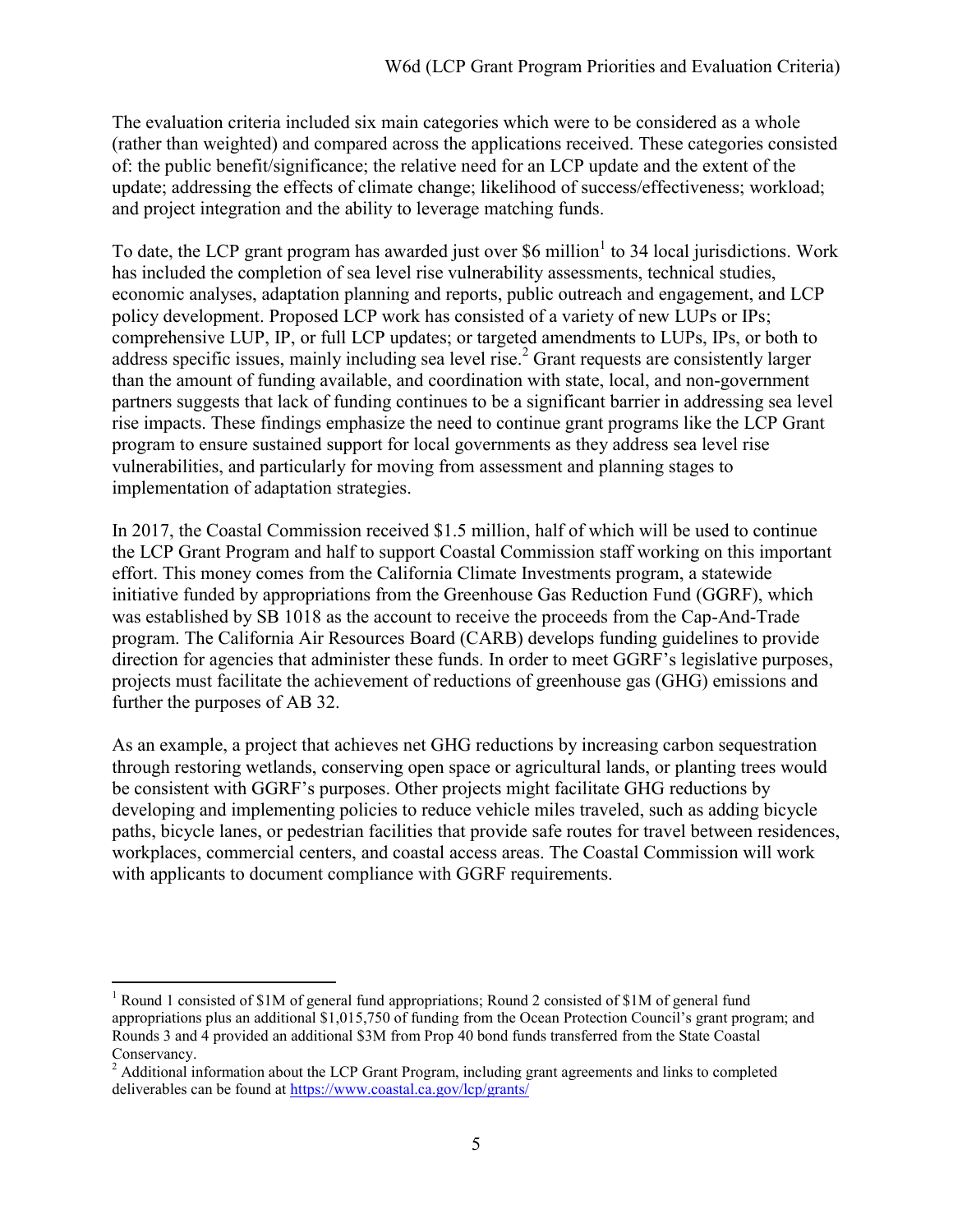In order to better align with GGRF goals and requirements, as well as to reflect the current state of adaptation planning and LCP work, Coastal Commission staff recommends updating the 2013 priorities and eligibility criteria.

The overall goal of the LCP Grant Program would remain the same: to provide jurisdictions with grant funds to support efforts to update or develop new LCPs to better address changed conditions, particularly including climate change. Five out of six of the evaluation criteria categories remain in place, though with some updated language.

As outlined in Section C below, staff recommends combining the two general priorities from 2013 and adding two additional priorities: 1) planning and/or implementation of strategies to facilitate the reduction of greenhouse gas emissions or to adapt to the impacts of climate change; and 2) planning work and/or focused outreach efforts to address environmental justice concerns related to climate resilience.

Staff also recommends several revisions to the evaluation criteria, including adding discussion of environmental justice issues; updating language to better emphasize the need to address climate change; providing examples of the types of planning work that would align with GGRF goals of reducing greenhouse gases; and highlighting that projects focused more narrowly on planning and/or implementation of individual adaptation options would also be considered.

Language which suggested that proposed projects with a greater scope, such as a comprehensive LCP update, would be viewed more favorably than projects with a narrow scope has been removed. This change is made to encourage and allow for projects that would take a more focused look at, for example, how to implement particular climate change adaptation options. To date, significant work has been done to assess vulnerabilities, to identify a range of adaptation options, and to develop policy language, yet many jurisdictions still find that implementing chosen adaptation strategies requires additional technical, economic, and/or legal analysis as well as public outreach. Additionally, many local jurisdictions have voiced concerns about the ability to complete a comprehensive update in the limited grant term or with limited funding. This change would ensure that jurisdictions proposing a smaller project, either to address a narrow issue or as a way of initiating a larger planning process, would not be looked upon unfavorably.

Staff also recommends removing evaluation criteria related to workload. Initially, the inclusion of this category sought to prioritize completion (or updates) of LCPs that generated significant work for the Coastal Commission, either through a heavy permit load because the jurisdiction lacked a certified LCP or due to a significant number of conflicts and appeals. However, this approach is not needed to achieve the goals of the California Climate Investments program, as reducing greenhouse gas emissions and addressing the impacts of climate change are critical efforts for all jurisdictions to complete, regardless of LCP status.

#### <span id="page-5-0"></span>**B. ELIGIBLE GRANTEES AND PROJECTS**

These grants are intended to provide assistance to local governments responsible for developing and amending Local Coastal Programs. Completion of updated resource studies or other potential components necessary to an LCP submittal or LCP amendment may only be eligible if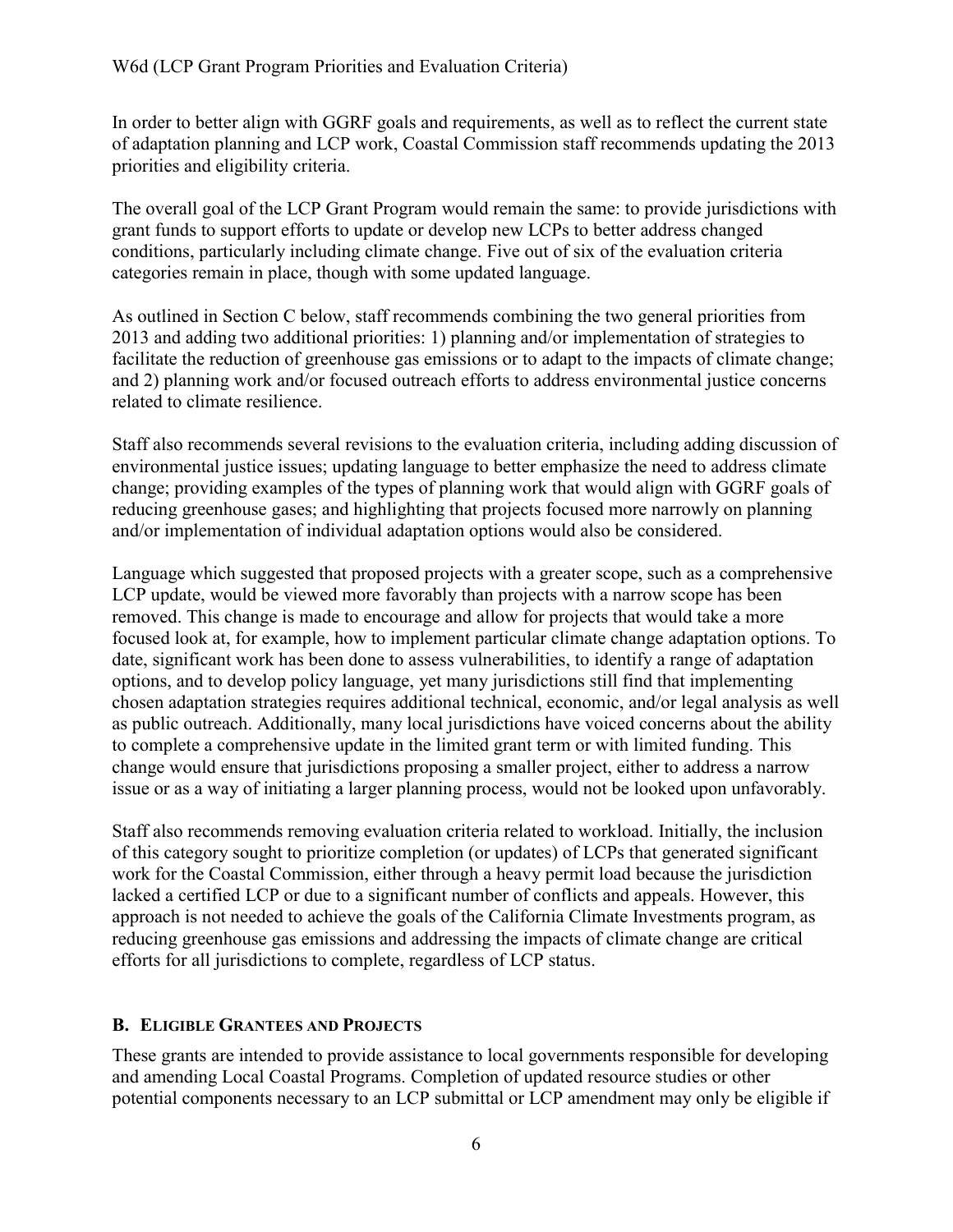they are part of an LCP Amendment or submittal that otherwise ranks high on the criteria for grant awards, such as a high likelihood of success to address an important coastal resource issue or set of issues.

### <span id="page-6-0"></span>**C. PROPOSED PROGRAM PRIORITIES AND SELECTION CRITERIA**

### **Priorities**

Applications for LCP planning grants will be evaluated for their ability to complete, update, or amend an LCP. This may include:

- Planning and/or implementation of strategies to address the effects of climate change, such as reducing greenhouse gas emissions, adapting to sea level rise or increased fire risks, or other climate resilience activities;
- Planning work and/or focused outreach efforts to address environmental justice concerns, particularly related to climate resilience, and to ensure protection of coastal resources and provision of public coastal access and lower-cost recreation for everyone, regardless of race, ethnicity, socio-economic status, or place of residence; or,
- Completion of land use plan and/or zoning work to achieve certification of a new Local Coastal Program (or an Area of Deferred Certification) or planning and/or zoning work to significantly update certified LCPs (or LCP segments) in whole or in part to reflect changed conditions, new information and scientific knowledge, new programs and policies, or other significant changed circumstances.

### **Evaluation Criteria**

Staff will evaluate grant applications against the following selection criteria. The criteria will be considered as a whole (not weighted) and compared across the applications received. Grant applications recommended for award of funds will be brought back to the Commission for action.

### **Public Benefit/Significance and Environmental Justice**

The Commission will consider the extent to which the proposed LCP planning effort will address issues of statewide significance and maximize public benefits of the coast. These can include: reducing greenhouse gases and addressing the impacts of climate change and sea level rise; preserving and enhancing coastal habitat; protecting, providing and enhancing public access; protecting priority land uses such as agriculture, coastal dependent development, or recreation; protecting and providing lower cost visitor and recreational opportunities.

LCPs are the means to implement the policies of Chapter 3 of the Coastal Act at the local level and when submitted are reviewed by the Commission for conformance with the Coastal Act. As LCPs have become more dated, their ability to provide an up to date framework to govern coastal development in light of changed circumstances and new scientific information may be weakened. The Commission will consider the extent to which priority Coastal Act resources are addressed and the public benefits maximized.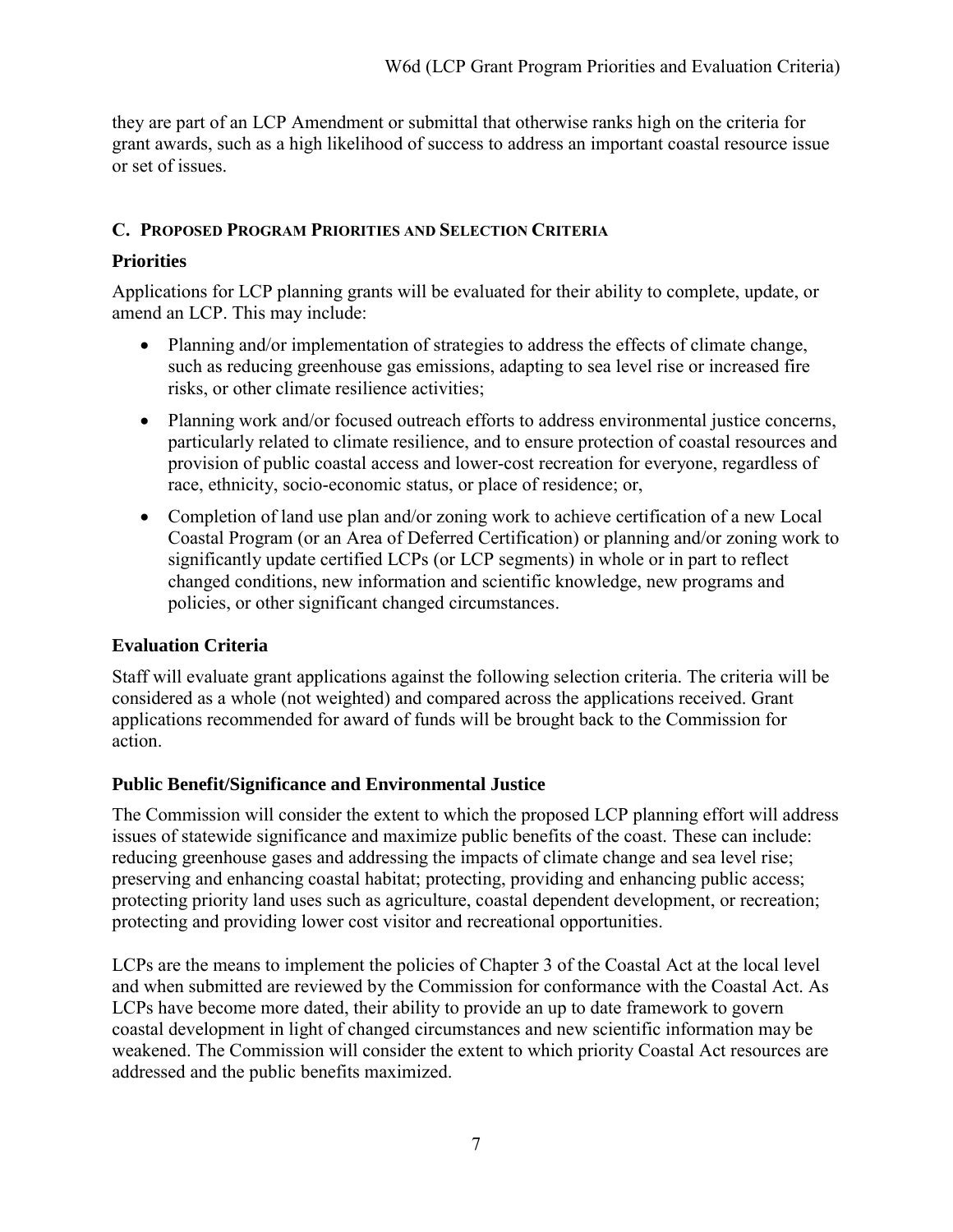Additionally, in 2016, the Legislature passed AB 2616 giving the Coastal Commission explicit authority to consider environmental justice, defined in California Government Code Section 65040.12(e) as: "*The fair treatment of people of all races, cultures, and incomes with respect to the development, adoption, implementation and enforcement of environmental laws, regulations, and policies."* Residents of poorer communities or communities of color can often bear a disproportionate burden of pollution or other environmental harms, while suffering from a lack of environmental services, such as clean drinking water, clean air, and access to parks and open space. Addressing these types of disparities is critical for ensuring that Coastal Act goals of protecting coastal resources for all are fulfilled, particularly as climate change results in evolving risks, and the Coastal Commission will consider the extent to which environmental justice issues are addressed when evaluating grant proposals.

#### **Addressing the Effects of Climate Change**

Climate change is one of the most significant policy areas to emerge since many of the LCPs have been certified. The Commission is seeking LCP updates that address the effects of climate change, including land use, transportation, and habitat restoration and conservation policies that facilitate reductions in greenhouse gases and vehicle miles travelled, as well as the planning and implementation of strategies to adapt to sea level rise and other issue areas affected by climate change, such as changes in habitat and fire hazards. Special consideration will be given to LCP amendment proposals that include coastal resilience planning.

### **Relative Need for LCP Update**

Related to the public benefits of a proposal, the Commission will consider the relative need for an LCP update, considering the length of time since an LCP or LCP segment has been updated and the significance of the issues proposed to be updated. For example, many jurisdictions have identified needs to reduce vehicle miles travelled, improve public transit, and enhance pedestrian and bicycle options, particularly to and along the coast. Others may seek to assess vulnerability and develop adaptation solutions to address sea level rise, fire, or other climate change impacts to critical infrastructure, recreational amenities and open space, or significant wetland and habitat areas. A proposal to complete technical studies, economic analyses, mapping, public outreach, and development of LCP policies in support of these options may be important.

#### **Likelihood of Success/Effectiveness**

The Commission has had past grant programs where the investment of public funds has not resulted in completed certified LCPs or LCP Amendments. In a few cases, funding has been awarded but reverted. Overall, the success of the Commission's grant program will be measured by the progress made toward LCP certification, update, or amendment.

The Commission thus will consider the likelihood of success of each proposal, including evaluating the practicality, feasibility, and effectiveness of a proposed work program that may lead to successful implementation. Proposals should address the need for coordination with the public and the Commission, and provide for practicable benchmarks for LCP amendment development and review.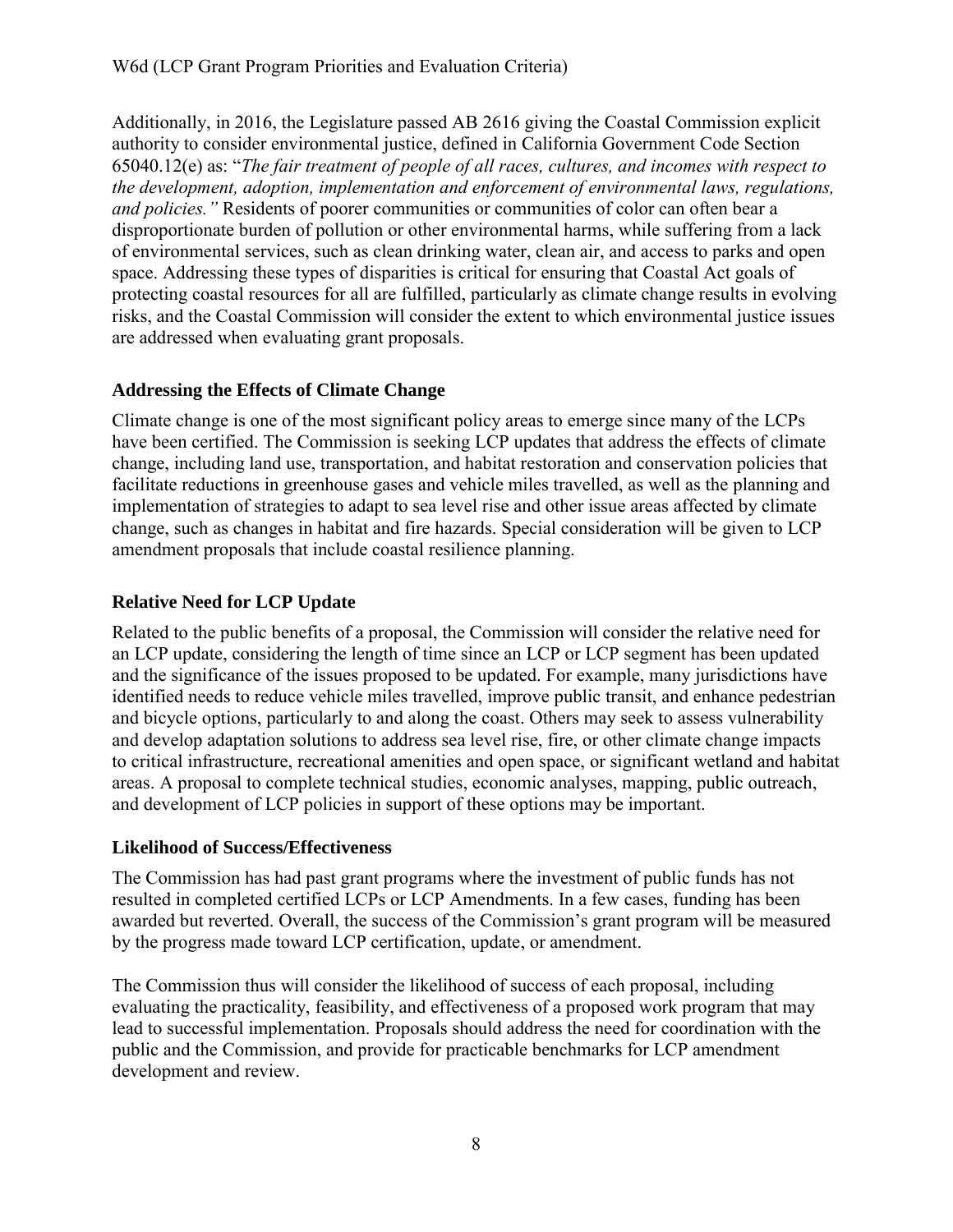Other evidence in support of this criteria may include resolutions of intent and endorsement for the proposed work from the jurisdiction and other organizations, matching funds or other complementary efforts (see below), or other factors that may affect the likelihood that an LCP amendment will be successfully completed. Applicants will be asked to describe any LCP planning work that has been initiated or is already underway at the local level and how this grant program is needed to substantially further that effort. A resolution from the applicant committing to completing an LCP Amendment submittal to the Commission will be required as part of the application.

For new LCP development, the local government should demonstrate its willingness and capacity to assume local coastal development permit processing. Related, some areas of the coastal zone remain uncertified because the Commission and local government have been unable to reach agreement on the resolution of issues or the issue is particularly intractable. The Commission will consider the likelihood that such areas and specific policy questions can be successfully addressed, leading to certification of the area.

#### **Project Integration/Leverage/Matching Funds**

The Commission will consider the relationship of the LCP work program to other planning work being undertaken by the jurisdiction. There are several statewide grant programs underway which may positively integrate with this LCP Planning Grant program. Applicants will be asked to describe any other related grant awards (such as through past Coastal Commission grant rounds, or from the Ocean Protection Council, Coastal Conservancy, Caltrans, or the Strategic Growth Council) that may support the LCP planning work. The Commission will consider the ability to integrate and leverage any additional program funds available that could help support LCP certification, update, or amendment.

#### <span id="page-8-0"></span>**D. REVIEW OF APPLICATIONS**

As a competitive grant program, staff will review and rank applications according to the adopted priority and criteria, and will prepare recommendations for Coastal Commission authorization of individual grant awards. The level of funding that staff will recommend to the Commission for a particular award will be determined by evaluating the grant requests against other considerations including:

- The amount of available grant funds and the number of competing applications;
- The sequence of tasks and likelihood of timely completion of the work program;
- The necessity of each task; and,
- The reasonableness of costs proposed for specific tasks.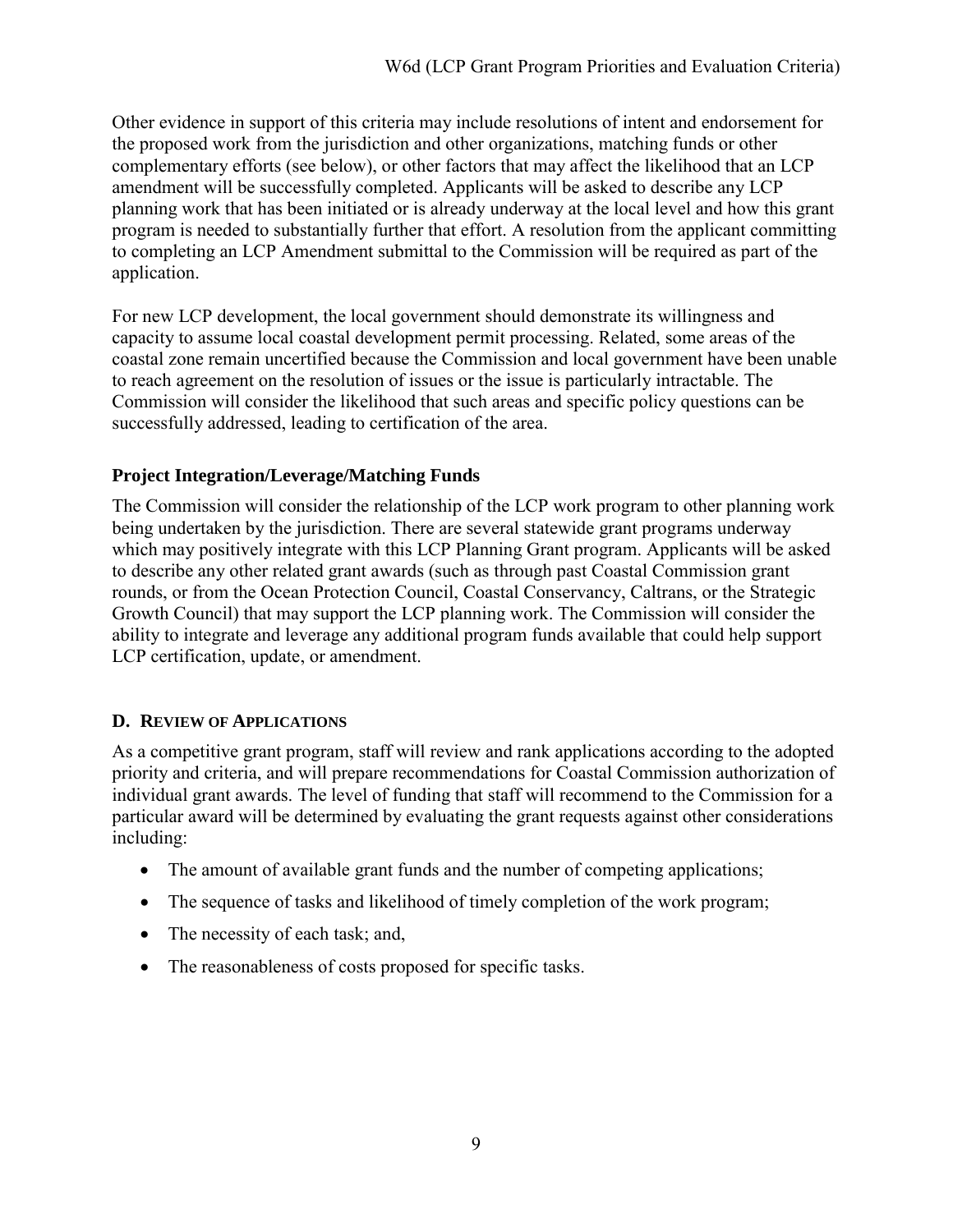## <span id="page-9-0"></span>**III. TENTATIVE SCHEDULE**

The tentative proposed schedule for the grant program (subject to change) is presented below.

| Announce Round 5 application requirements and deadlines | June 2018                   |
|---------------------------------------------------------|-----------------------------|
| Deadline for Submittal of Grant Applications            | August 31, 2018             |
| CCC public hearing on Recommendations for Awards        | October 2018                |
| <b>Execute Grant Agreements</b>                         | October 2018 – January 2019 |
| <b>Anticipated Grant Agreement Start Dates</b>          | $\sim$ January 2019         |
| Anticipated Completion of Work Products                 | December 2020               |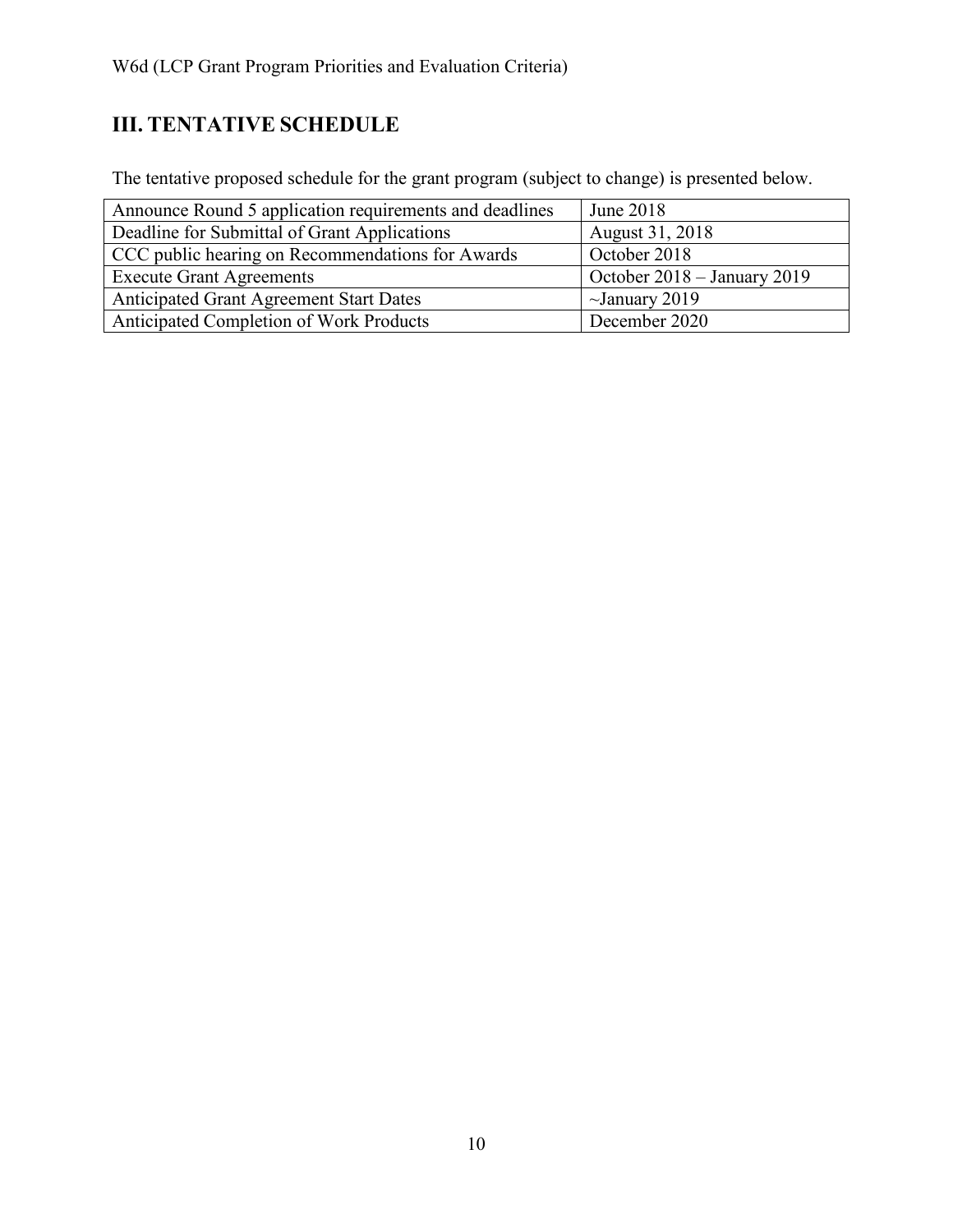### <span id="page-10-0"></span>**APPENDIX A -- 2013 ADOPTED LCP GRANT PROGRAM PRIORITIES AND EVALUATION CRITERIA**

#### **PROPOSED PROGRAM PRIORITIES AND SELECTION CRITERIA**

#### **PRIORITIES**

Applications for FY 13 LCP planning grants will be evaluated for their ability to complete or update an LCP. This will include:

- Completion of land use plan and/or zoning work to achieve certification of a Local Coastal Program (LCP) or an Area of Deferred Certification (ADC) resulting in the new transfer of coastal development permit authority to the local government in these areas;
- Planning and/or zoning work to significantly update certified LCPs or LCP segments in whole or in part to reflect changed conditions, new information and scientific knowledge, new programs and policies, or other significant changed circumstances. Updates that address the effects of climate change, such as sea level rise, will be given special consideration.

Applicants will be expected to identify the specific elements of their LCP that they expect to complete or to update through this grant program, and a work program and timeline.

#### **EVALUATION CRITERIA**

Staff will evaluate the grant applications against the following selection criteria. The criteria will be considered as a whole (not weighted) and compared across the applications received. Grant applications recommended for award of funds will be brought back to the Commission for approval.

#### **Public Benefit/Significance**

The Commission will consider the extent to which the proposed LCP planning effort will address issues of statewide significance and maximize public benefits of the coast. These can include: preserving and enhancing coastal habitat, protecting, providing and enhancing public access, protecting priority land uses such as agriculture, coastal dependent development or recreation, protecting and providing lower cost visitor and recreational opportunities, and addressing climate change.

LCPs are the means to implement the policies of Chapter 3 of the Coastal Act at the local level and when submitted are reviewed by the Commission for conformance with the Coastal Act. As LCPs have become more dated, their ability to provide an up to date framework to govern coastal development in light of changed circumstances and new scientific information may be weakened. As one purpose of this grant program is to update LCPs, the Commission will must consider the extent to which priority Coastal Act resources are addressed and the public benefits maximized.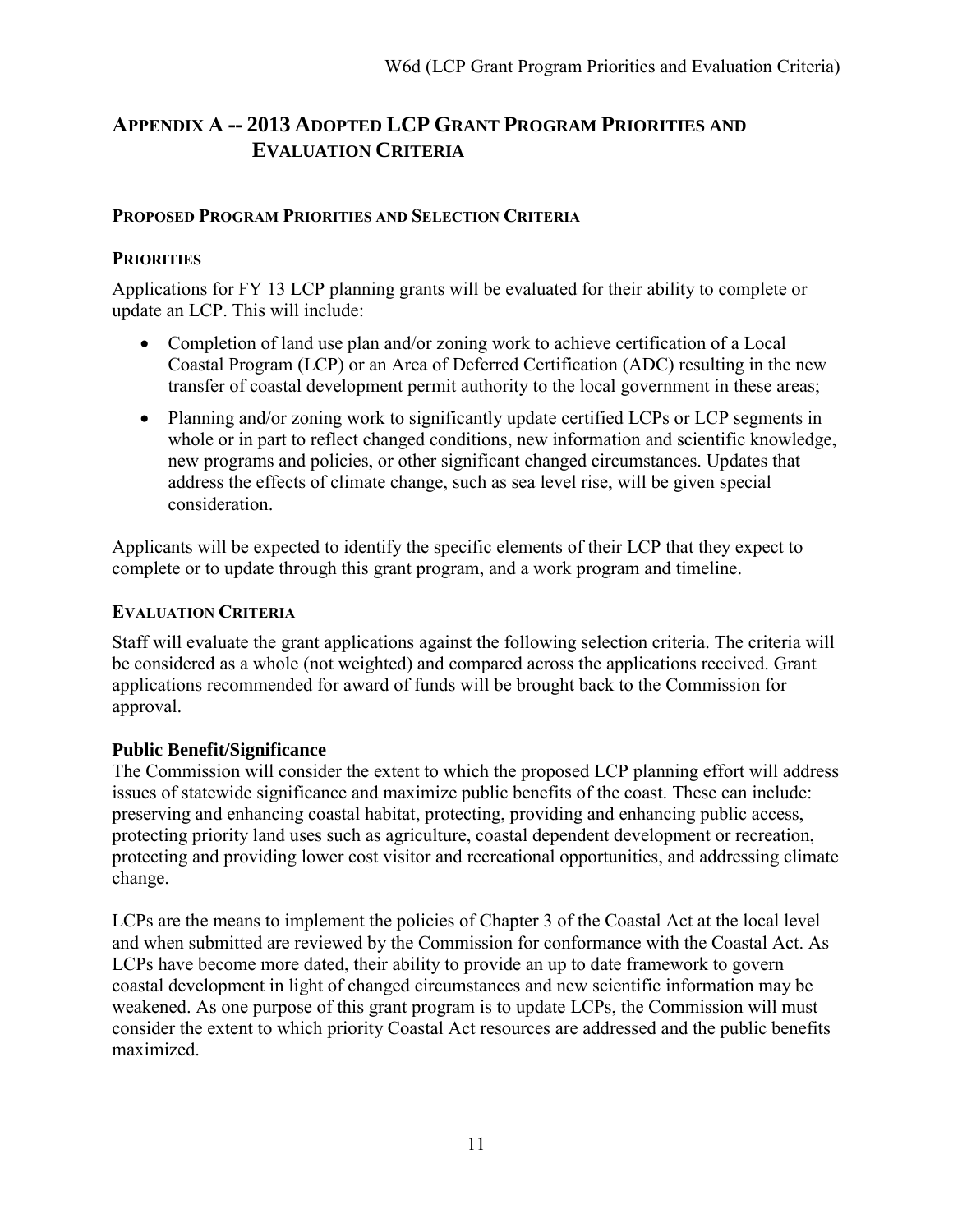#### **Relative Need for LCP Update/Extent of Update**

Related to the public benefits of a proposal, the Commission will consider the relative need for an LCP update, considering the length of time since an LCP or LCP segment has been updated and the significance of the issues proposed to be updated. For example, many sensitive species and habitats have been identified since the time of certification of many LCPs. A proposal to update an LCP's environmentally sensitive habitat (ESHA) policies, ordinances, resource maps, etc. may be an important update in specific jurisdictions. Other jurisdictions may benefit from updates in policy areas that will resolve known deficiencies or sources of conflict and/or appeals of local coastal development permits to the Commission. In addition, the extent or scope of an update is an important consideration, with higher priority being placed on proposed updates of greater extent/scope, such as a complete LUP/IP update, or an update that results in comprehensive updating of one or more policy areas or a geographic sub-area.

#### **Addressing the Effects of Climate Change**

Climate change is one of the most significant policy areas to emerge since many of the LCPs have been certified. The Commission is seeking LCP updates that address the effects of climate change, including sea level rise and other coastal hazards, as well as other issue areas affected by climate change, such has changes in habitat, fire hazards, and transportation and land use policy to facilitate reductions in greenhouse gas emissions and vehicle miles travelled. Special consideration will be given to LCP amendment proposals to address this policy area.

#### **Likelihood of Success/Effectiveness**

The Commission has had past grant programs where the investment of public funds has not resulted in completed certified LCPs or LCP Amendments. In a few cases, funding has been awarded but reverted. Overall, the success of the Commission's grant program will be measured by the progress made toward LCP certification or update.

The Commission thus will consider the likelihood of success of each proposal, including evaluating the practicality, feasibility, and effectiveness of a proposed work program that may lead to successful implementation. Proposals should address the need for coordination with the public and the Commission, and provide for practicable benchmarks for LCP amendment development and review. Other evidence in support of this criteria may include resolutions of intent and endorsement for the proposed work from the jurisdiction and other organizations, matching funds or other complementary efforts (see below), or other factors that may affect the likelihood that an LCP amendment will be successfully completed. Applicants will be asked to describe any LCP planning work that has been initiated or is already underway at the local level and how this grant program is needed to substantially further that effort. A resolution from the applicant committing to completing an LCP Amendment submittal to the Commission will be required as part of the application.

For new LCP development, the local government should demonstrate its willingness and capacity to assume local coastal development permit processing. Related, some areas of the coastal zone remain uncertified because the Commission and local government have been unable to reach agreement on the resolution of issues or the issue is particularly intractable. The Commission will consider the likelihood that such areas and specific policy questions can be successfully addressed, leading to certification of the area.